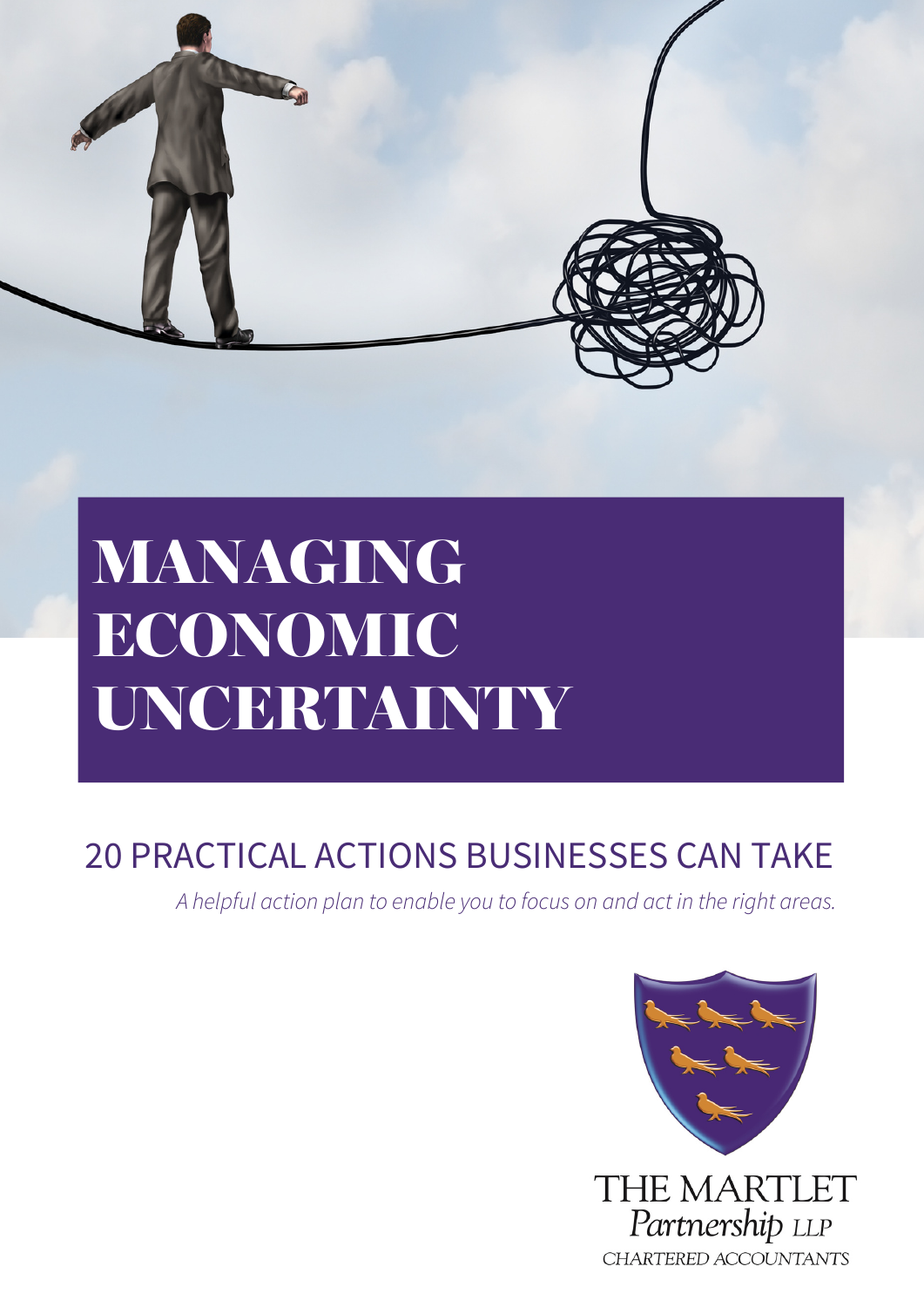## **THE 3 AREAS BUSINESSES SHOULD FOCUS ON**

Having just emerged from the pandemic, the UK and global economy is facing a challenging future with rising inflation and interest rates globally. Global stock markets continue to perform well, but many would argue too well.

Closer to home households are facing significant price rises in pretty much everything from fuel to tomatoes. This will inevitably start to impact businesses, many of which have little if any reserves left to face challenging times.

Alongside this backdrop, businesses themselves are facing challenges with their staff for example, with high sickness rates and the ongoing implications from Covid.

## **What should businesses be doing to protect themselves, their people and their customers?**

We have produced this handy guide to help business's focus and act in the key areas.

From prioritising debt and cashflow, to being highly communicative with your people, your customers and your suppliers, this guide provides you with a helpful action plan that will enable you to focus on and act in the right areas.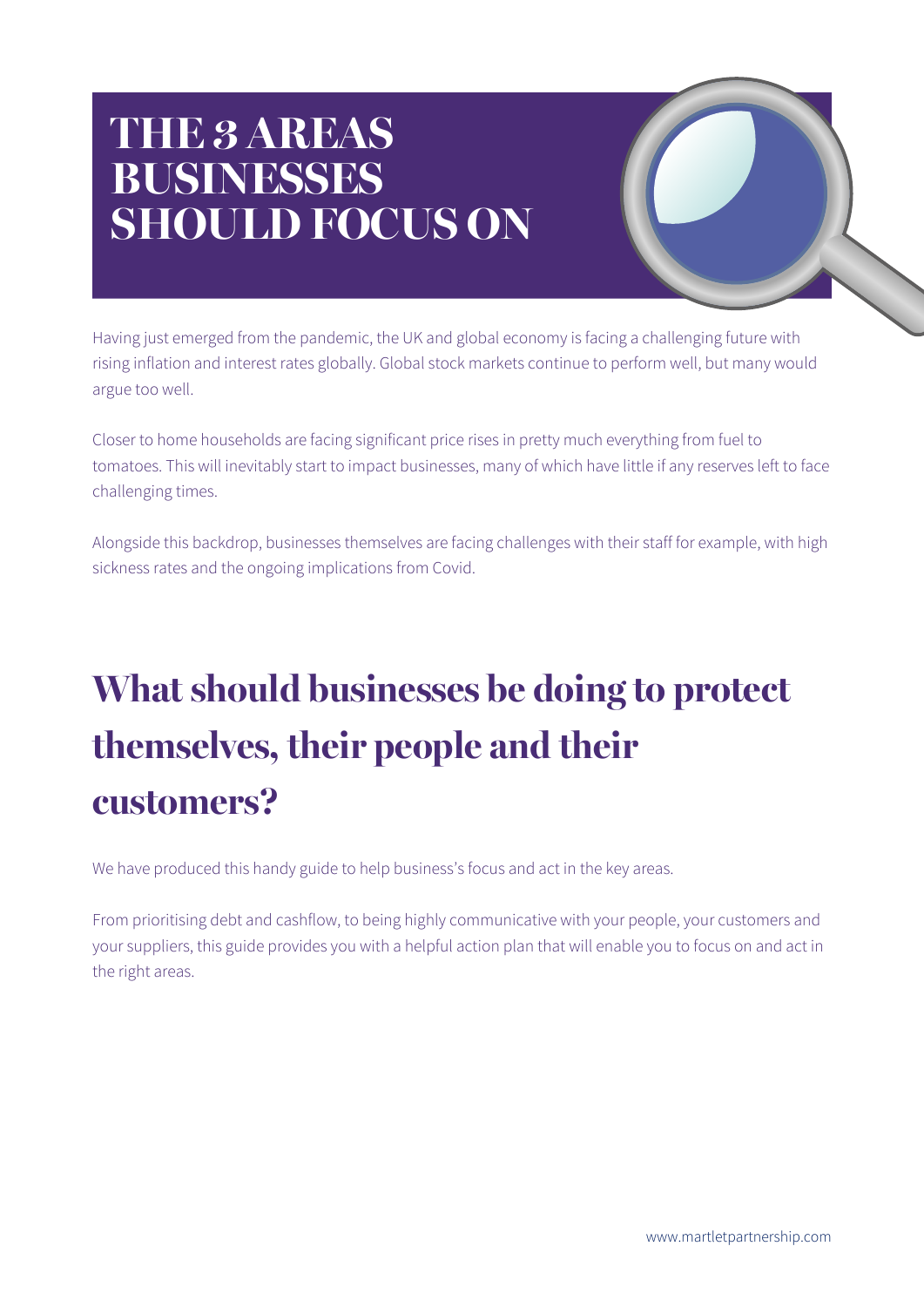## **CASH**





### **Cashflow 01**

Do you have sufficient cash in the bank to enable you to continue to operate for the next 3, 6 and 12 months?

## **Forecasting 02**

What do your short and long-term finances for your business look like?

- Your forecast will inform you and enable you to make the right decisions to keep your business moving.
- Preparing longer-term cashflow forecasts will help you understand what additional funding requirements you may need.



#### **Collect the cash you are owed 03**

Speak to customers that owe you cash and proactively work with them to secure payments. Show empathy to those that are struggling and work with them to agree a payment schedule.



## **Do you owe cash to suppliers or others? 04**

If you owe cash to suppliers or others speak to them and agree a payment plan that works for you both.



#### **Do you need to access additional cash? 05**

If so, look at your options carefully and consider the impact of any additional borrowing.



### **Make the most of the support available 06**

Make the most of tax deferrals, grants and other financial support that may be available to you.



### **Review and refine pricing & payment terms 07**

How your customers pay you may need to change to help them and/or to help you. Think about the best way you can get paid in a way that is fair and appropriate for your customers.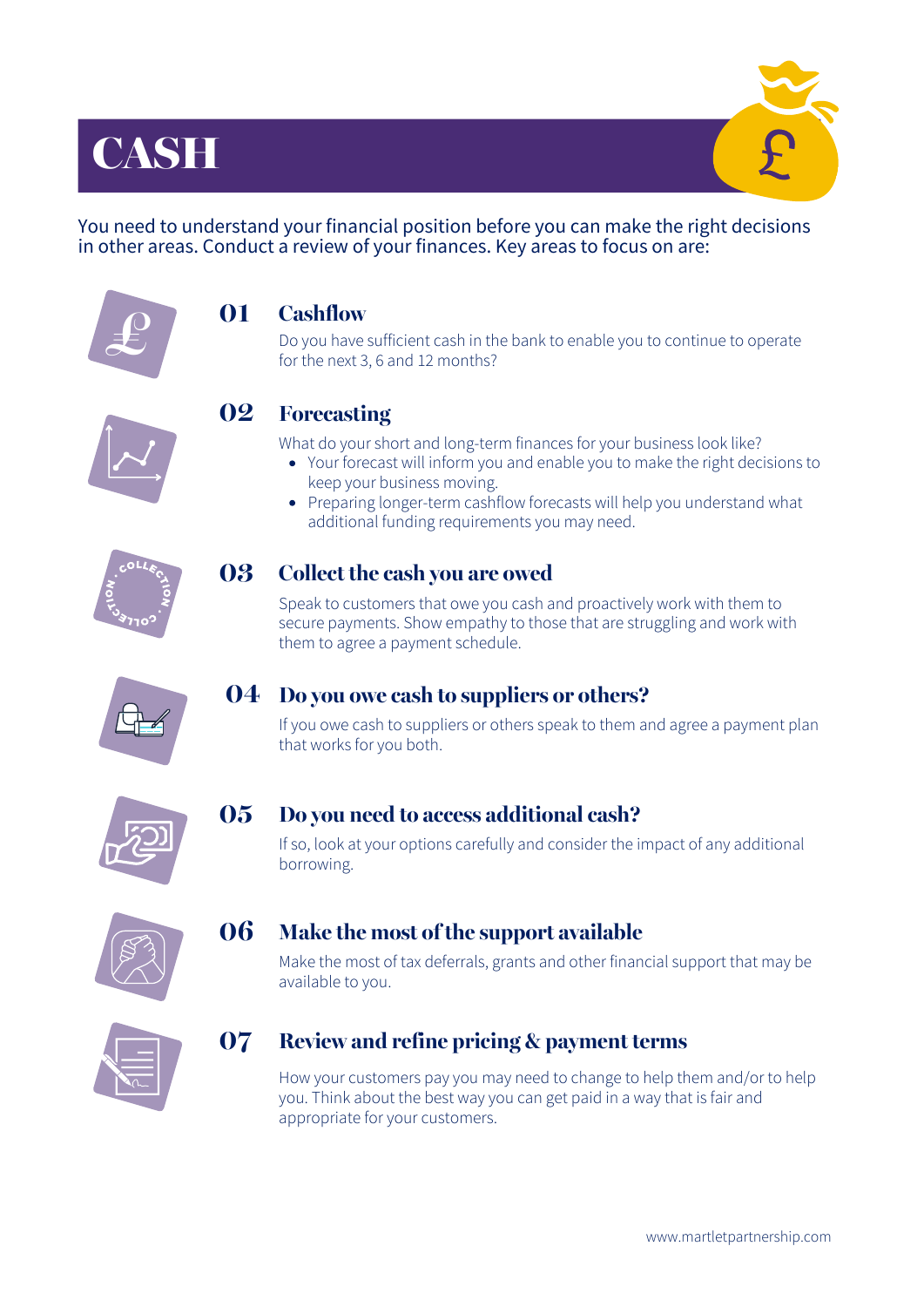## PEOPLE



Key things you need to bear in mind include looking after your people, keeping them informed and supporting them.

Your priorities for your people are their well-being and ensuring they have the tools and support to do their jobs.



#### **Contingency plans 08**

What contingency plans do you have in place to handle staff absences e.g., due to Covid? Consider your legal and financial obligations. Consider how you can manage absences without overburdening staff.



### **Recruitment and Redundancies 09**

Handle your recruitment, people management and, if things take a turn for the worse, redundancies carefully and appropriately. Ensure you follow the correct protocols and have good processes in place.



**10**

**11**

**14**

## **Expectations**

Be clear about your expectations of staff if they are unwell or test positive for COVID. Do you require them to stay at home even if they're not ill. What are your rules around allowing someone into the office when they've had a positive result?



## **H&S & wellbeing reviews**

Conduct regular H&S and wellbeing reviews. Record the outcomes and act on them.



#### **Communications 12**

Communications will be key. Ensure you are communicating regularly and appropriately with all staff – whether they are working from home or in the workplace or are absent due to illness.



#### **Support your teams 13**

Are your managers equipped to support their teams? Do they know how to handle the wellbeing aspects of their people?



## **Technology**

Have your people got the right technology and support to do their jobs? This is especially critical for workers working from home or remotely or where you may need to engage with new technology as part of service delivery.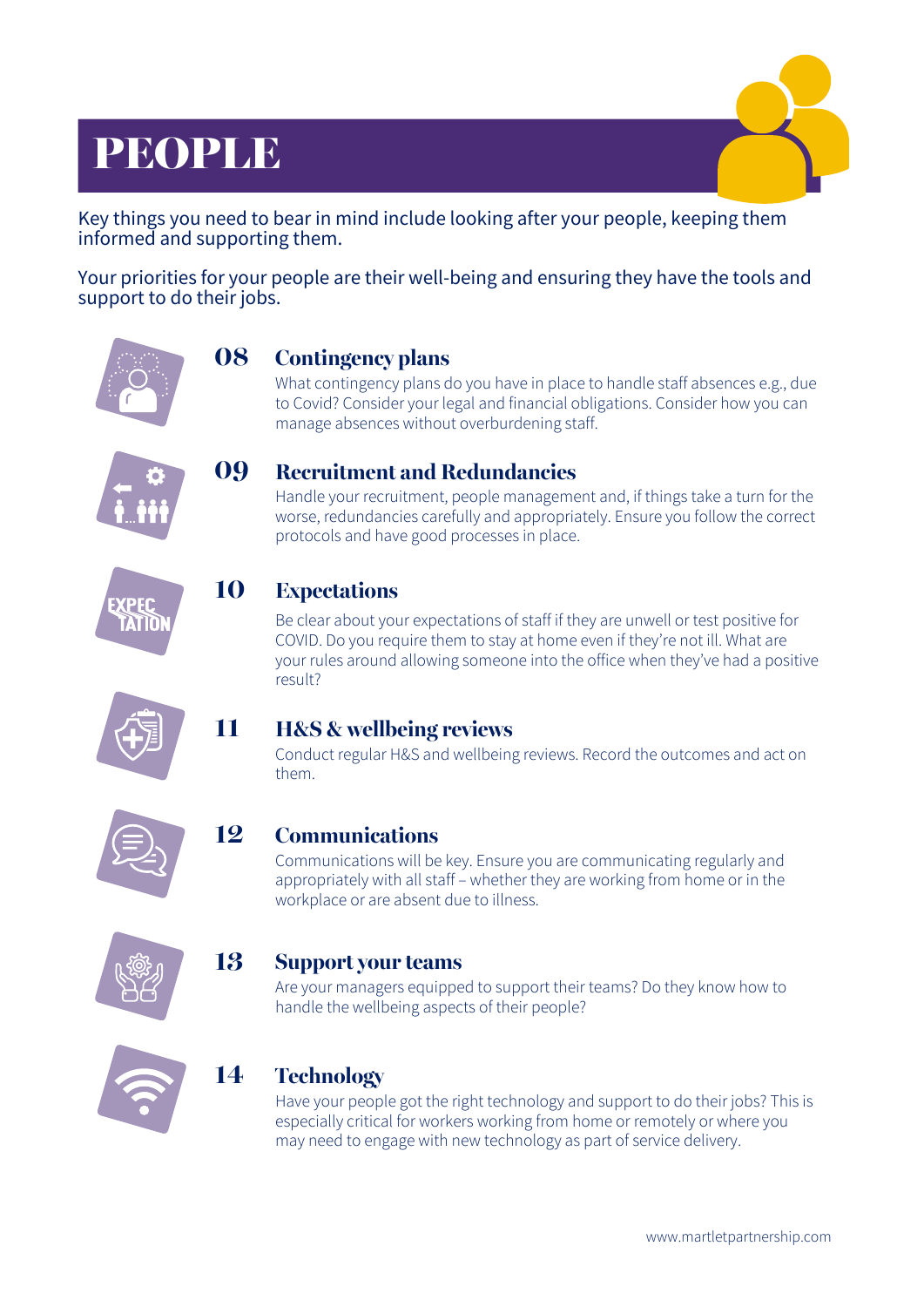## CUSTOMERS

15

17



Clearly your customers are vital to your business. You need to be talking to them and identifying the ways you can help them. How you support customers will be crucial. Make sure you:



## **Customer experience**

Consider what impact any staff absences or changes in processes over the past years may be affecting the customer experience. Can customers still contact you and visit you? What, if any, changes to your services have been made and have you communicated this clearly to your customers?



### **Communications** 16

Don't assume your customers know how you can help them and how they can buy from you. Contact them and let them know. Use this opportunity to reengage with customers and reassure them, especially now when everyone is concerned about increased prices and availability of some products and services. Remind them of how to contact you and what to expect from you.



## **Make sure you can deliver**

If you are reliant on others e.g., suppliers or transportation, check your supply chain and secure what you need to ensure you can deliver for your customers. Put in place contingencies in case of staff shortages e.g., due to Covid absences.



#### **What do your customers need & want?** 18

Identify the key things that your customers need from you right now. This may have changed from 'normal times'.

The easiest way to do this is to ask them – a simple 'how can we help' message will go a long way towards reassuring your customers and reminding them of how you can help.



### **Review & refine your products/services** 19

We are in a new world. What worked before may not now. Be helpful to your customers by thinking about the alternative ways you can make life easier for them. Review packages, delivery options, promotion. Be creative and find ways to make your products and services accessible and attractive.



### **Get in touch with your existing customers** 20

Call them and/or write to them. Post messages on social channels. Be highly visible with relevant and helpful information and content. Your existing customers already know, like and trust you. Look after them as a priority.